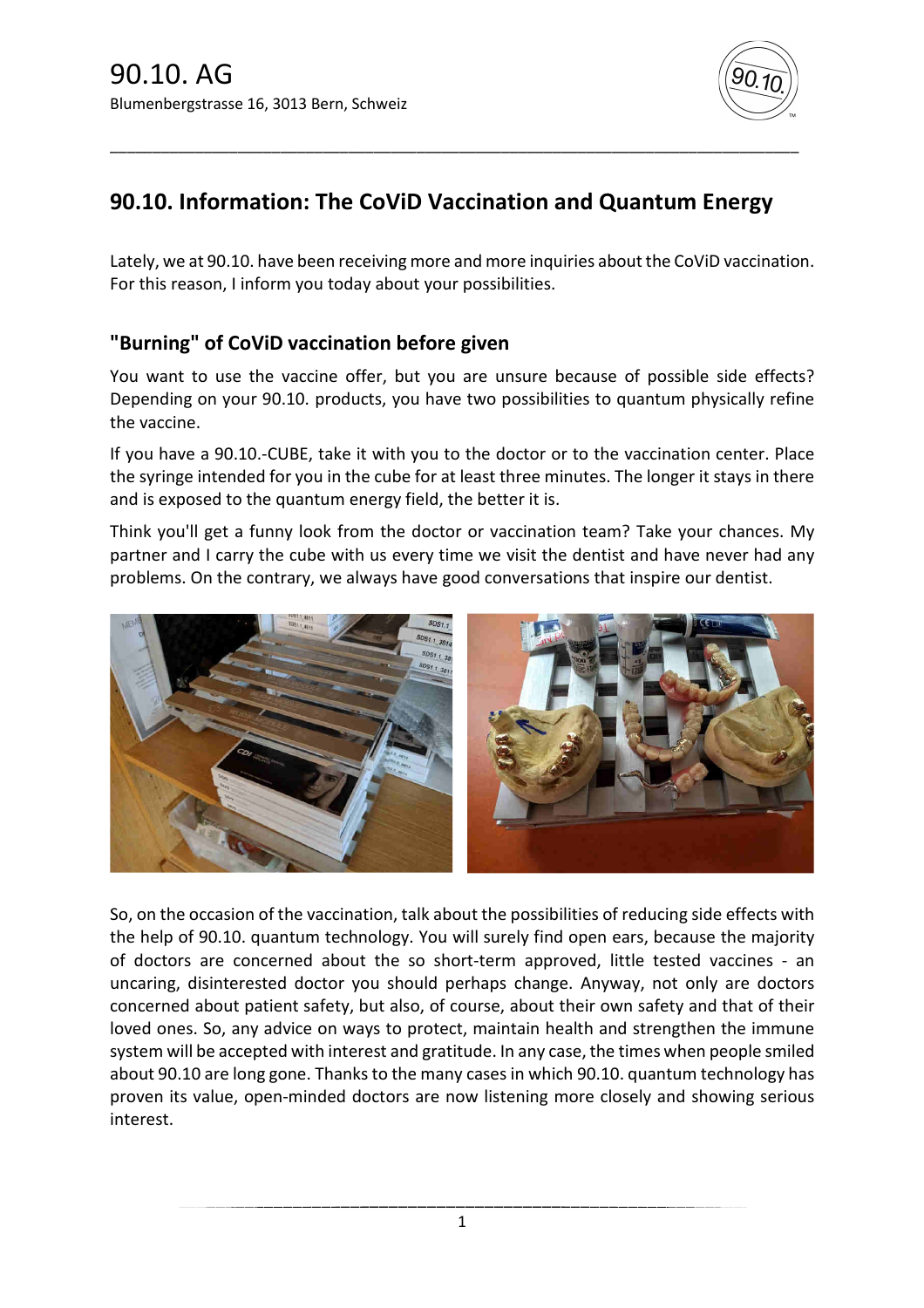

If you own a 90.10. POOWERCAPSULE (no matter which version), take it with you to the doctor or to the vaccination center. Place its tip directly on the syringe intended for you and leave it there for at least three minutes. Again, the longer the better.

\_\_\_\_\_\_\_\_\_\_\_\_\_\_\_\_\_\_\_\_\_\_\_\_\_\_\_\_\_\_\_\_\_\_\_\_\_\_\_\_\_\_\_\_\_\_\_\_\_\_\_\_\_\_\_\_\_\_\_\_\_\_\_\_\_\_\_\_\_\_\_\_\_\_\_\_\_\_\_\_\_

With both methods (cube and capsule) the vaccine is enriched with the information of quantum energy. The support comes from the focus of your inner desire to neutralize the side effects. This has been successful for many drugs, even those administered for cancer therapy. However, since 90.10. is not active in the system of the pharmaceutical industry, we cannot/are not allowed to have studies conducted in this regard.

## **After CoViD vaccination**

We have already received some feedback from the 90.10. community on how to behave after vaccination. According to this, it makes sense to fix a 90.10.-POWERCAPSULE with a plaster on the injection spot immediately after the vaccination. According to the reports of vaccinated persons, it is even more effective to place the whole arm in the 90.10.-CUBE. Both should be done for at least 30 minutes. In this way the blood, cells, and tissues are enriched with quantum energy. The vaccine now in the body is also again influenced by the energy.

Another ideal option is the Quantum Frequency Medicine Network (QFMN) developed by 90.10. in 2020, which we are just launching. The service can be ordered before going to the doctor or vaccination center. Those who miss it should use the offer as soon as possible after vaccination.

The QFMN works with special target coordinates, through which your body is targeted and supplied with quantum energy via quantum entanglement. The energy is "beamed" into your body, so to speak. You think this is impossible? Then take a look at the feedback videos of people who have already made experiences with quantum entanglement using the QFMN. Ultimately, a scientific study conducted in late 2020 in a German laboratory working for the pharmaceutical industry should be convincing. It found beyond doubt that the 90.10. quantum entanglement method has been proven to achieve up to 68 percent faster healing times over a distance of 8,603 kilometers / approximately 5,400 miles.

## **Mask obligation**

A German doctor gave us the brilliant tip to "burn" the mask once in the 90.10.-CUBE, which means to enrich it with quantum energy. The doctor reported to us that his headaches, which usually occurred after wearing the mask for a long time, completely disappeared.

If you have one of the high-energy 90.10.-POWERCAPSULES instead of a cube, you can put it into your mask for at least three hours, but best overnight. Here you do not "burn" the energy permanently into the matter as with the cube but make use of the 90.10. copy effect and transfer the energy into the matter for a limited time. After two days at the latest (or simply every night) you should repeat the process.

If you prefer the permanent energization, but do not have a 90.10.-CUBE, you can use the service of our Quantum Download Network (QDN), which was also established in 2020.